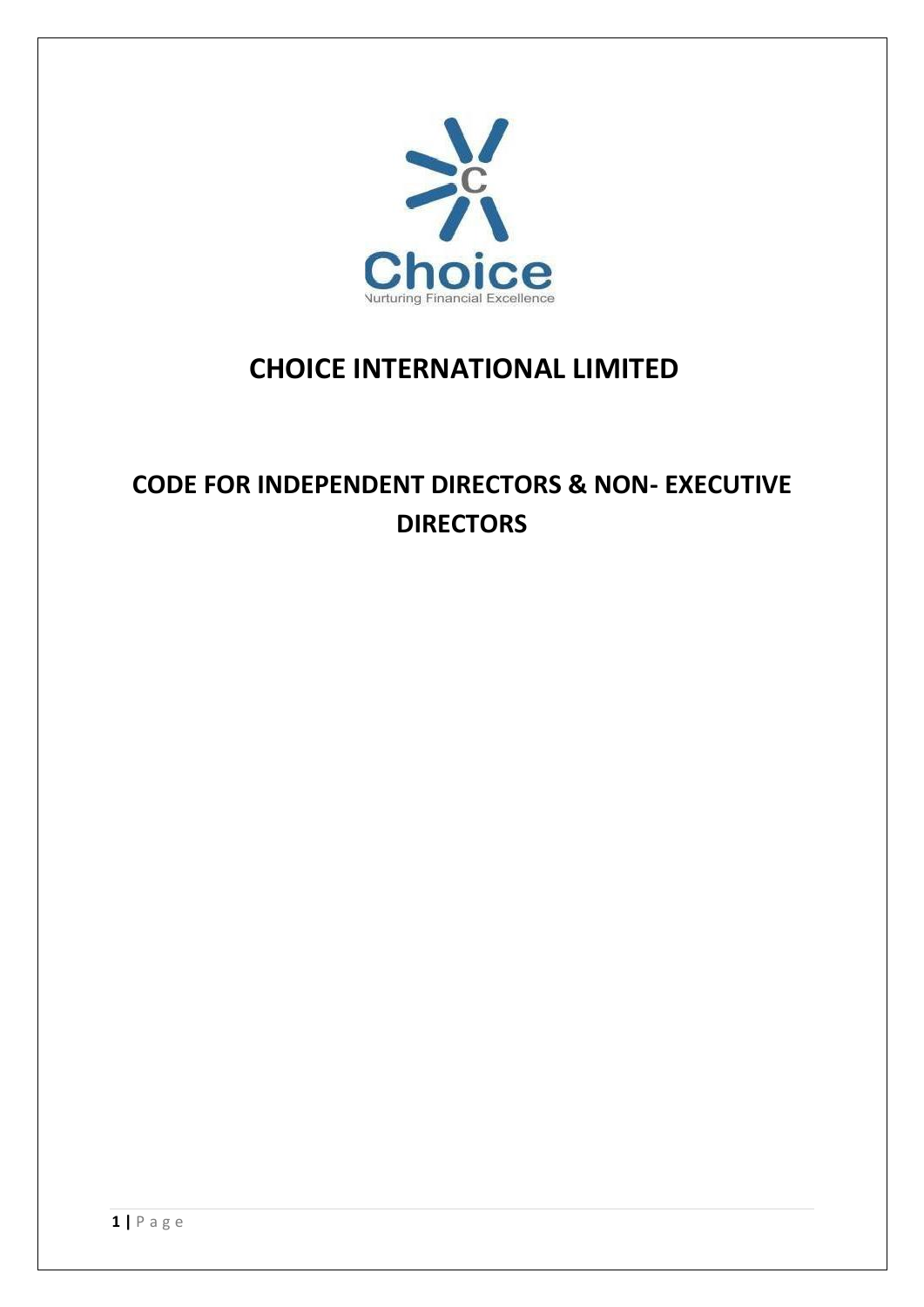

### **CHOICE INTERNATIONAL LIMITED**

### **CODE FOR INDEPENDENT DIRECTORS & NON- EXECUTIVE DIRECTORS AS PER SCHEDULE IV SECTION 149(8) OF THE COMPANIES ACT, 2013 (As approved by the Board of Director at their meeting held on January 30, 2015.)**

#### **(This is an additional document and to be read in conjunction with code of conduct of the Company)**

The Code is a guide to professional conduct for Independent Directors & Non-Executive Director, Adherence to these standards by Independent directors & Non-Executive Director and fulfilment of their responsibilities in a professional and faithful manner will promote confidence of the investment community, particularly minority shareholders, regulators and companies in the institution of Independent directors & Non-Executive Director.

#### **I. Guidelines of professional conduct:**

An Independent director& Non-Executive Director shall:

- (1) uphold ethical standards of integrity and probity;
- (2) act objectively and constructively while exercising his duties;
- (3) exercise his responsibilities in a bona fide manner in the interest of the company;
- (4) devote sufficient time and attention to his professional obligations for informed and balanced decision making;
- (5) not allow any extraneous considerations that will vitiate his exercise of objective independent judgment in the paramount interest of the company as a whole, while concurring in or dissenting from the collective judgment of the Board in its decision making;
- (6) not abuse his position to the detriment of the company or its shareholders or for the purpose of gaining direct or indirect personal advantage or advantage for any associated person;
- (7) refrain from any action that would lead to loss of his independence;
- (8) where circumstances arise which make an independent director lose his independence, the independent director must immediately inform the Board accordingly;
- (9) assist the company in implementing the best corporate governance practices..

#### **II. Role and functions:**

The Independent & Non-Executive Director shall:

- (1) help in bringing an independent judgment to bear on the Board's deliberations especially on issues of strategy, performance, risk management, resources, key appointments and standards of conduct;
- (2) bring an objective view in the evaluation of the performance of board and management;
- (3) scrutinise the performance of management in meeting agreed goals and objectives and monitor the reporting of performance;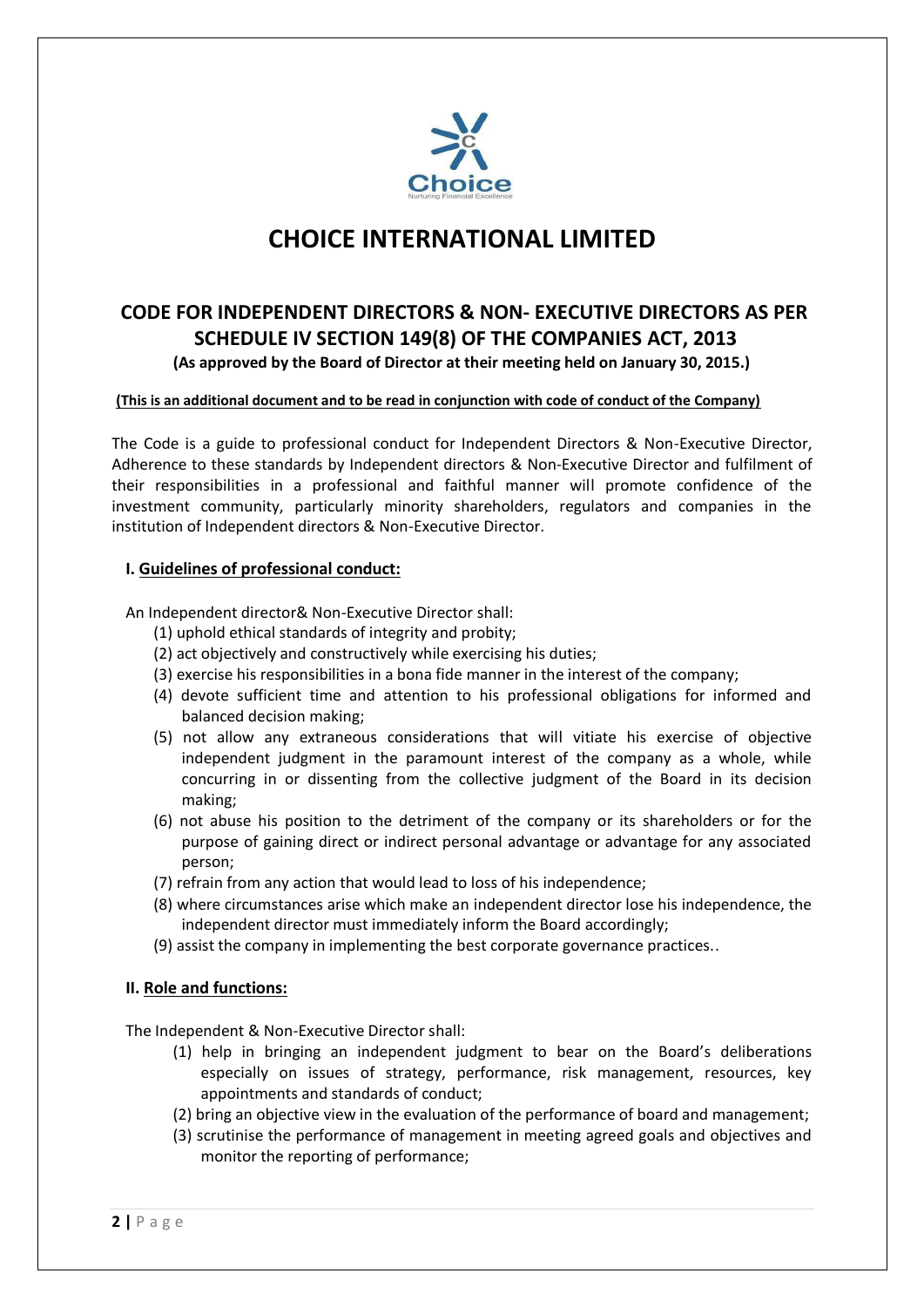- (4) satisfy themselves on the integrity of financial information and that financial controls and the systems of risk management are robust and defensible;
- (5) safeguard the interests of all stakeholders, particularly the minority shareholders;
- (6) balance the conflicting interest of the stakeholders;
- (7) determine appropriate levels of remuneration of executive directors, key managerial personnel and senior management and have a prime role in appointing and where necessary recommend removal of executive directors, key managerial personnel and senior management;
- (8) moderate and arbitrate in the interest of the company as a whole, in situations of conflict between management and shareholder's interest..

#### **III. Duties:**

The Independent& Non-Executive Director shall—

(1) undertake appropriate induction and regularly update and refresh their skills, knowledge and familiarity with the company;

(2) seek appropriate clarification or amplification of information and, where necessary, take and follow appropriate professional advice and opinion of outside experts at the expense of the company;

(3) strive to attend all meetings of the Board of Directors and of the Board committees of which he is a member;

(4) participate constructively and actively in the committees of the Board in which they are chairpersons or members;

(5) strive to attend the general meetings of the company;

(6) where they have concerns about the running of the company or a proposed action, ensure that these are addressed by the Board and, to the extent that they are not resolved, insist that their concerns are recorded in the minutes of the Board meeting;

(7) keep themselves well informed about the company and the external environment in which it operates;

(8) not to unfairly obstruct the functioning of an otherwise proper Board or committee of the Board;

(9) pay sufficient attention and ensure that adequate deliberations are held before approving related party transactions and assure themselves that the same are in the interest of the company;

(10) ascertain and ensure that the company has an adequate and functional vigil mechanism and to ensure that the interests of a person who uses such mechanism are not prejudicially affected on account of such use;

(11) report concerns about unethical behaviour, actual or suspected fraud or violation of the company's code of conduct or ethics policy;

(12) "act within their authority", assist in protecting the legitimate interests of the company, shareholders and its employees;

(13) not disclose confidential information, including commercial secrets, technologies, advertising and sales promotion plans, unpublished price sensitive information, unless such disclosure is expressly approved by the Board or required by law.

#### **IV. Manner of appointment:**

(1) Appointment process of independent directors shall be independent of the company management; while selecting independent directors the Board shall ensure that there is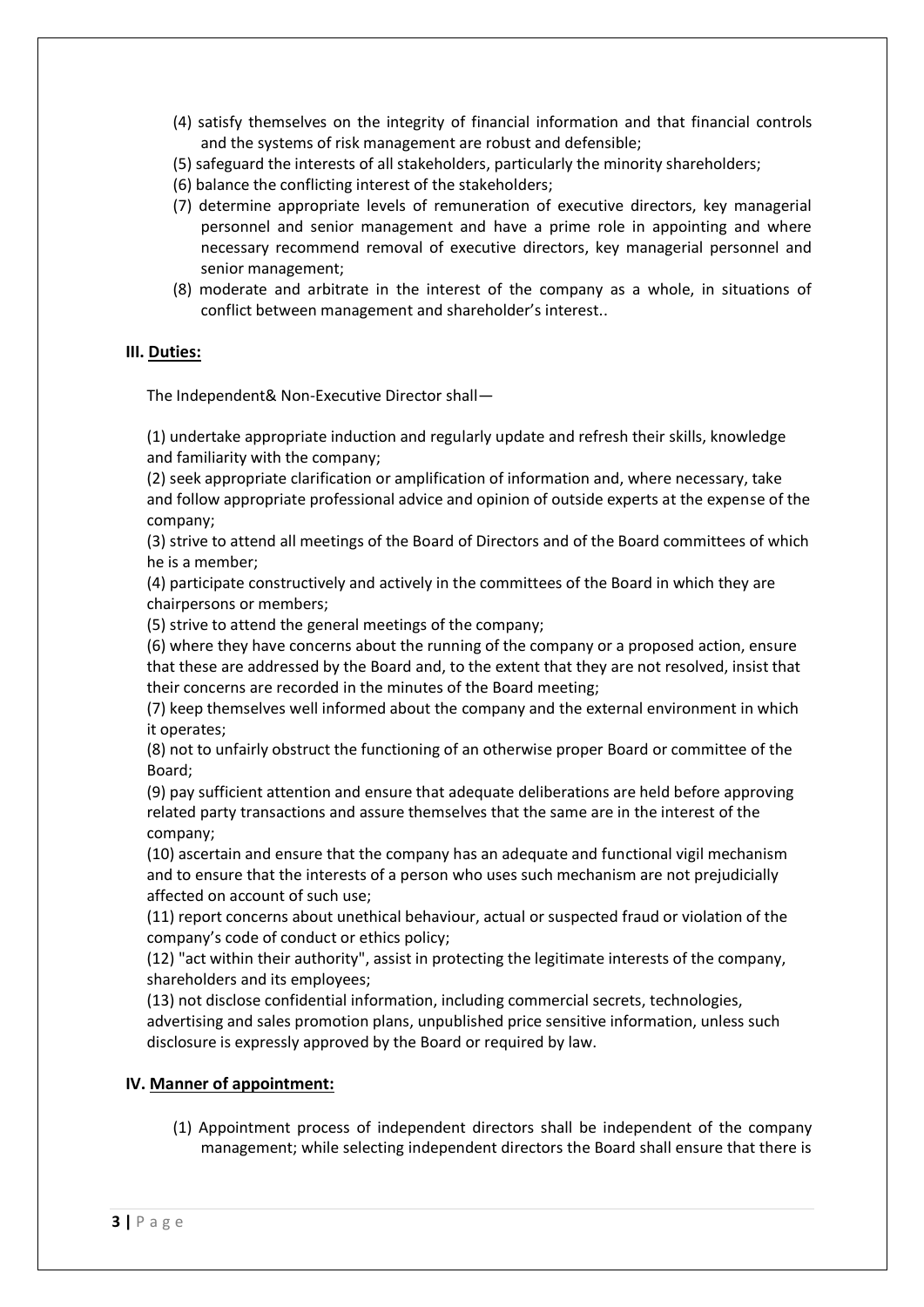appropriate balance of skills, experience and knowledge in the Board so as to enable the Board to discharge its functions and duties effectively.

- (2) The appointment of independent director(s) of the company shall be approved at the meeting of the shareholders.
- (3) The explanatory statement attached to the notice of the meeting for approving the appointment of independent director shall include a statement that in the opinion of the Board, the independent director proposed to be appointed fulfils the conditions specified in the Act and the rules made thereunder and that the proposed director is independent of the management.
- (4) The appointment of independent directors & Non-Executive Directors shall be formalised through a letter of appointment, which shall set out :
- (a) the term of appointment;
- (b) the expectation of the Board from the appointed director; the Board-level committee(s) in which the director is expected to serve and its tasks;
- (c) the fiduciary duties that come with such an appointment along with accompanying liabilities;
- (d) provision for Directors and Officers (D and O) insurance, if any;
- (e) the Code of Business Ethics that the company expects its directors and employees to follow;
- (f) the list of actions that a director should not do while functioning as such in the company; and
- (g) the remuneration, mentioning periodic fees, reimbursement of expenses for participation in the Boards and other meetings and profit related commission, if any.
- (5) The terms and conditions of appointment of independent directors shall be open for inspection at the registered office of the company by any member during normal business hours.
- (6) The terms and conditions of appointment of independent directors shall also be posted on the company's website.

#### **V. Re-appointment:**

The re-appointment of independent director & non –executive director shall be on the basis of report of Performance evaluation.

#### **VI. Resignation or removal:**

- (1) The resignation or removal of an independent director shall be in the same manner as is provided in sections 168 and 169 of the Act.
- (2) An independent director who resigns or is removed from the Board of the company shall be replaced by a new independent director within 2["three months"] from the date of such resignation or removal, as the case may be.
- (3) Where the company fulfils the requirement of independent directors in its Board even without filling the vacancy created by such resignation or removal, as the case may be, the requirement of replacement by a new independent director shall not apply.

#### **VII. Separate meetings:**

(1) The independent directors of the company shall hold at least one meeting "in a financial year", without the attendance of non-independent directors and members of management;